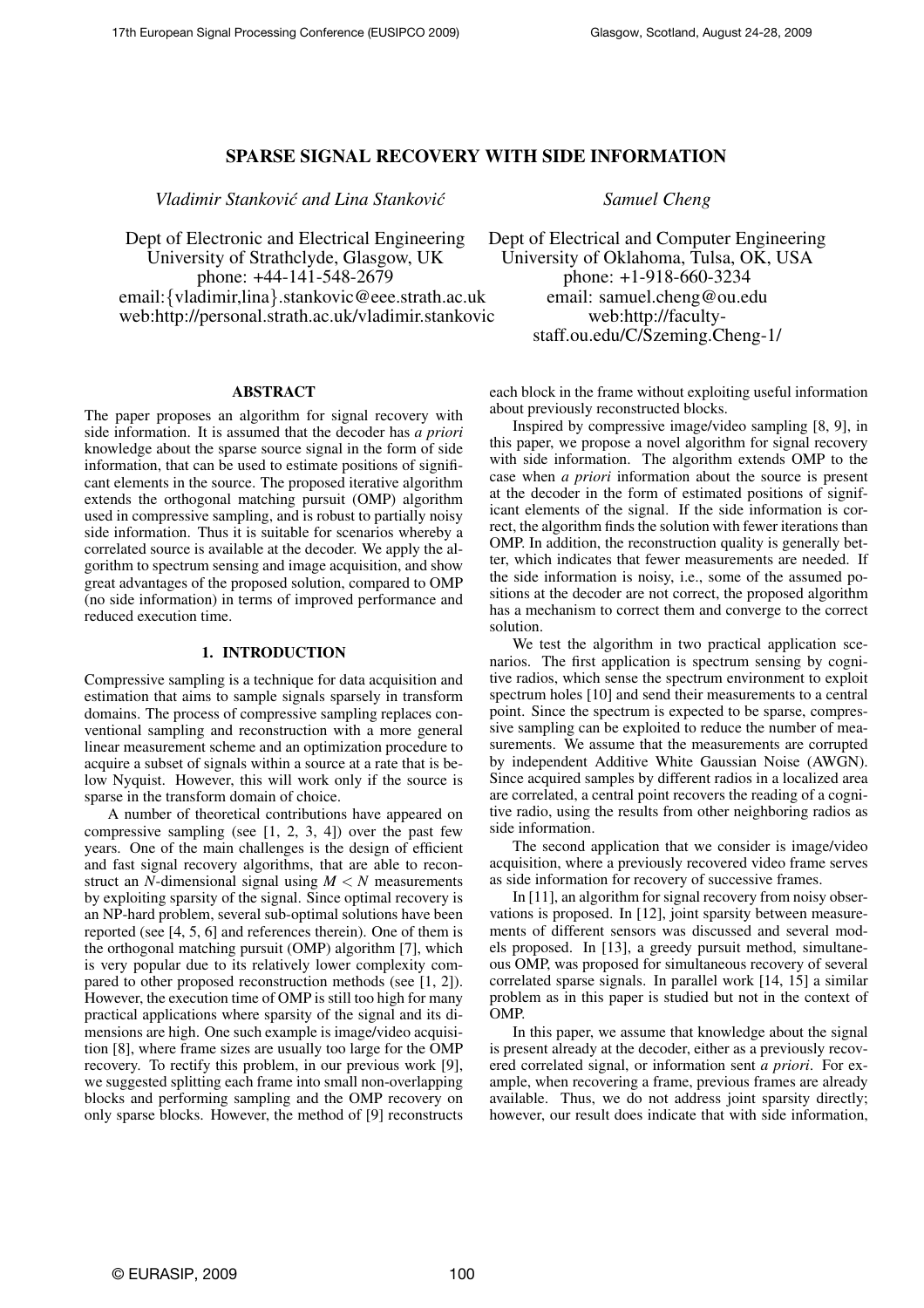the number of measurements needed is reduced. The setup considered in this paper can be seen as the asymmetric version of the scenarios of [12, 13]. We also develop an effective technique to cope with "corrupted" side information, i.e., the case when some of the estimated significant positions at the decoder are wrong. We apply the algorithm to cognitive radio spectrum sensing and compressive image sampling showing improved performance with faster recovery compared to OMP and the method of [9].

The paper is organized as follows. The next section briefly reviews compressive sampling and the OMP reconstruction algorithm. Section 3 describes the algorithm for signal recovery with side information. Section 4 shows our experimental results, and the last section concludes the paper and outlines future work.

### 2. BACKGROUND

In this section we briefly describe compressive sampling and signal recovery via the OMP algorithm [7]. We also set the notation used throughout the paper.

### 2.1. Compressive Sampling

Compressive sampling or compressed sensing [1, 2] is a novel framework that enables sampling below the Nyquist rate, without (or with a small) sacrifice in reconstruction quality. It is based on exploiting sparsity of the signal in some domain. In this section we briefly review compressive sampling following closely notation of [3]. Matrices will be denoted by bold capital letters, vectors by bold low-case letters, and sets by capital letters.

Let x be a set of *N* samples of a real-valued, discrete-time random process *X*. Let

$$
\mathbf{x} = \mathbf{\Psi}\mathbf{s} = \sum_{i=1}^{N} s_i \psi_i,
$$
 (1)

where  $\mathbf{s} = [s_1, \dots, s_N]$  is an *N*-vector of weighted coefficients  $s_i = \langle \mathbf{x}, \psi_i \rangle$ , and  $\Psi = [\psi_1 | \psi_2 | \cdots | \psi_N]$  is an  $N \times N$  orthonormal basis matrix with  $\psi_i$  being the *i*-th basis column vector.

Vector x is considered *K*-sparse in the domain  $\Psi$ , for  $K \ll N$ , if only *K* out of *N* elements of s are non-zero. Many natural signals can be approximated as sparse since they have many non-significant (close to zero) coefficients after transform. Sparsity of a signal is used for compression with conventional transform coding, where the whole signal is first acquired (all *N* samples), then the *N* transform coefficients s are obtained via  $s = \Psi^{-1}x$ , and finally *N* − *K* non-significant coefficients of s are discarded and the remaining are encoded. The resulting acquisition redundancy is due to large amounts of data being discarded because they carry negligible or no energy.

The main idea of compressive sampling is to remove this "sampling redundancy" by requiring only *M* samples of the signal, where  $K < M \ll N$ . Let y be an *M*-length measurement vector given by:  $y = \Phi x$ , where  $\Phi$  is an  $M \times N$  measurement matrix. The above expression can be written in terms of s as

$$
y = \Phi \Psi s = \Phi' s. \tag{2}
$$

Matrix  $\Psi$  determines the domain in which the signal is sparse. For example, if s*i*'s are discrete cosine coefficients, then we collect samples in the DCT domain assuming that the image will be sparse in this domain. On the other hand, if  $s_i$ 's are sinusoids at different frequencies, we collect Fourier coefficients.

Note that (2) is a dimensionality reduction thus leading to a loss in information in general. That is, there are infinitely many  $x'$  that when multiplied by  $\Phi$  give y. However, it has been shown in [1, 2] that signal x can be recovered losslessly from  $M \approx K$  or slightly more measurements if the measurement matrix  $\Phi$  is properly designed, so that  $\Phi\Psi$  satisfies the so-called restricted isometry property (RIP) [2]. This will always be true if  $\Phi$  and  $\Psi$  are incoherent, that is, the vectors of Φ cannot sparsely represent basis vectors and vice versa.

It was further shown [1, 2, 3] that an independent identically distributed (i.i.d.) zero-mean Gaussian matrix satisfies the above property for any orthonormal  $\Psi$  with high probability. Some other choices of  $\Psi$  that satisfy RIP are random matrices with +1/-1 entries drawn from uniform Bernoulli distribution, randomly permuted vectors from standard orthonormal bases, such as Fourier and Walsh-Hadamard. Also, it has been shown that it is enough for a signal x to be *r*compressible (the sorted coefficients decay under a power law with scaling exponent  $-r$ ), instead of *K* sparse (see [4]).

Unfortunately, reconstruction of x (or equivalently, s) from vector y of *M* samples is not trivial. The exact solution [1, 2, 3] is NP hard and consists of finding the minimum  $l_0$  norm (the number of non-zero elements). However, an excellent approximation can be obtained via the  $l_1$  norm minimization given by:

$$
\hat{\mathbf{s}} = \arg\min ||s'||_1, \text{ such that } \Phi\Psi \mathbf{s}' = \mathbf{y}.
$$
 (3)

It has been shown in [1, 2] that a *K*-sparse signal can be recovered with high probability using (3) if  $M \geq$  $cK\log(N/K)$  for some small constant *c*. Thus, one can recover *N* measurements of x with high probability from only  $M \approx cK \log(N/K) < N$  random measurements y under the assumption that  $x$  is *K*-sparse in domain  $\Psi$ .

This convex optimization problem, namely, basis pursuit [1, 2], can be solved using a linear program algorithm of  $O(N^3)$  complexity. Due to complexity and low speed of linear programming algorithms, faster solutions were proposed at the expense of slightly more measurements, such as matching pursuit, tree matching pursuit [5], orthogonal matching pursuit [7], and group testing [6].

If noise is present in the collected measurements, then (3) should be replaced by minimization of

$$
\hat{\mathbf{s}} = \arg\min ||s'||_1, \text{ subject to } ||\boldsymbol{\Phi}\boldsymbol{\Psi}\mathbf{s}' - \mathbf{y}||_2 \le \varepsilon, \quad (4)
$$

where  $\varepsilon$  is estimated upper bound on the noise magnitude [3]. Several recovery algorithms have been proposed that are able to cope with measurement noise, such as [11, 17].

### 2.2. Orthogonal Matching Pursuit (OMP)

The OMP algorithm [7] is a greedy algorithm that can reliably recover a *K*-sparse signal given *O*(*K*ln*N*) random linear measurements. The main idea of the algorithm is to select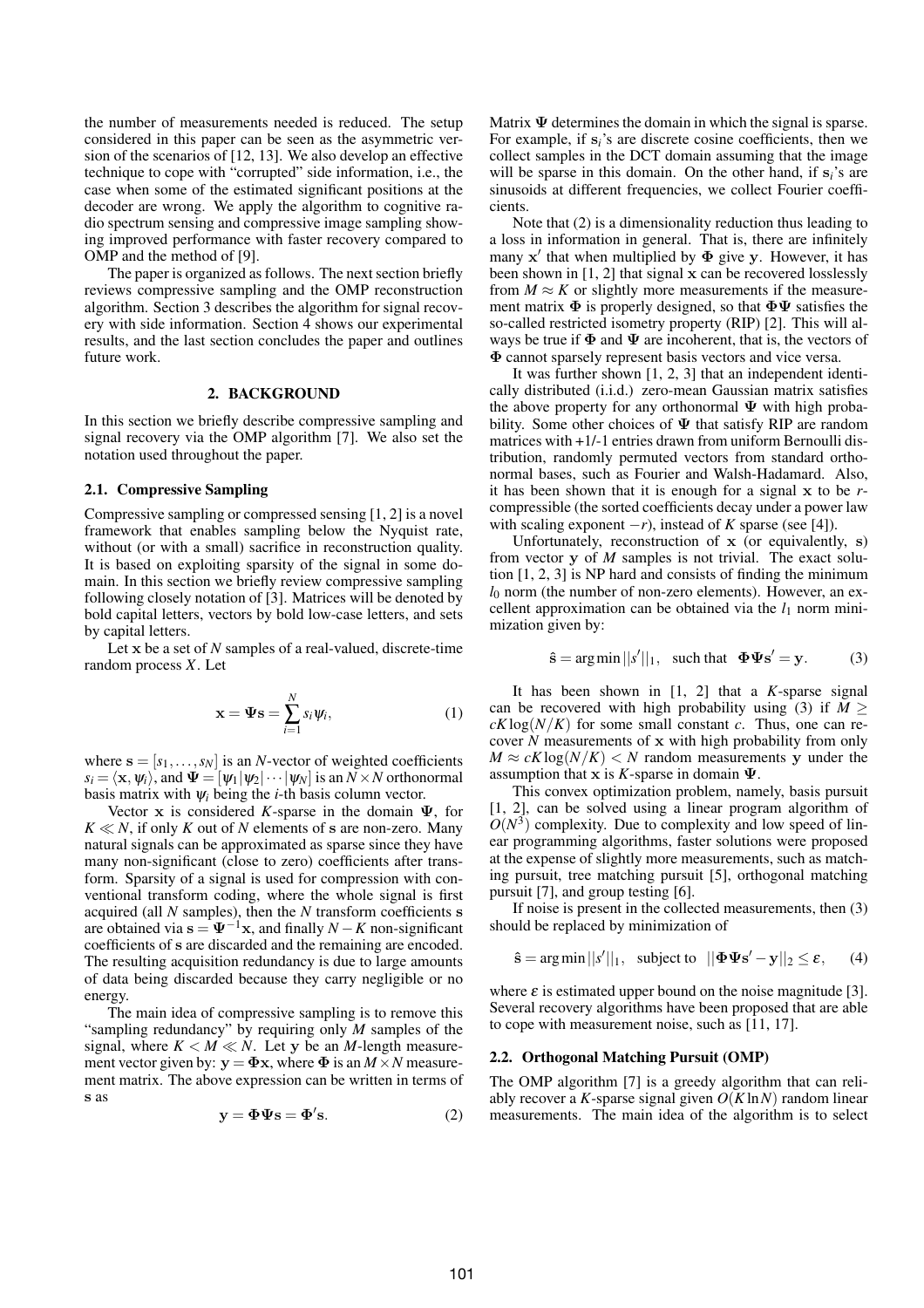columns of the measurement matrix  $\Phi$  that contribute in generating measurements y in a greedy way. That is, due to sparsity of the signal, only some of the columns in  $\Phi$  (exactly *K*) will be used when calculating y. These *K* columns correspond to the positions of significant elements in the sparse signal. All other,  $N - K$  columns will not contribute in calculating y. OMP iteratively finds *K* columns of Φ, by choosing in each iteration the column that is most strongly correlated with the residual, the part of the sparse signal that has not yet been approximated. In the initialization step, the set of contributing columns of  $\Phi$  is empty and residual is set to y.

It was shown in [7] that  $M \ge cK \log(N/\delta)$  measurements are enough for recovery of the signal with probability exceeding 1−δ with δ ∈ (0,0.36), *c* ≤ 20 (*c* ≈ 4 for Gaussian measurement matrix).

The key problem of OMP is that it is time-consuming when carried out over a large number of samples. For example, experimental results in [7] show that for 1000 trails,  $K = 64$ ,  $\overline{M} = 250$ , and  $N = 256$ , the processor time needed for execution was roughly 50 sec, while for the same *K* and  $M = 400$  and  $N = 1024$ , the time increased to 200 sec. This paper attempts to improve the reconstruction quality and to decrease the execution time by exploiting *a priori* knowledge about the signal in the form of decoder side information.

# 3. PROPOSED ALGORITHM

Suppose that  $\Phi$  is the  $M \times N$  random measurement matrix. To simplify exposition, let x be the *N*-length *K*-sparse signal sparse in the time domain. (Otherwise, it is enough in the following to replace x by s and  $\Phi$  by  $\Phi'$ .) The decoder has access to the *M*-length measurement vector  $y = \Phi x$ . In addition, the decoder has *a priori* knowledge about the signal, side information, in the form of estimated positions (which might not be correct) of the significant elements in x . The problem is to obtain the reconstructed signal,  $\hat{x}$ , based on y, Φ, and side information.

The main idea of the algorithm is to start with the estimated positions of significant elements of x, and then in each iteration find the most strongly correlated column in  $\Phi$  among remaining ones. This column will either be included as an additional column or it will replace the column in the set of estimated positions that is least correlated (wrong guess). The rationale is that the result for a correlated source will be close the desired solution.

First a word about notation. For a set  $\Theta$ ,  $|\Theta|$  is its cardinality, and  $\{\}$  denotes an empty set. For a matrix  $\Omega$ ,  $\omega_i$  denotes its *j*-th column; furthermore,  $\Omega_{\Theta}$  is a matrix of  $|\Theta|$  columns of  $\Omega$  with indices from set  $\Theta$ .

#### Algorithm 1 *Signal recovery with side information*

- INPUT:
- *An M* ×*N measurement matrix* Φ
- *An M-dimensional measurement vector* y
- *The sparsity level of the signal K*
- *Maximum number of iterations T* ≥ *K*
- *The side information set*  $\Lambda_1$  *with at the most K elements*
- *Constants*  $\kappa_1, \kappa_2 \leq 1$ . OUTPUT:
- An *N*-dimensional estimate  $\hat{x}$  of the signal **x**
- *A set*  $\Lambda_t$ ,  $t > 1$ , containing *K* elements from  $\{1, \ldots, N\}$ PROCEDURE:
- *1. Initialization:*
	- *Set*  $t = 1$ *.*
	- *If*  $\Lambda_t = \{\}$  *then* 
		- $\Lambda_t = \{ \argmax_{j=1...N} |\langle \mathbf{y}, \phi_j \rangle| \}$
- *2. Get weakest element from side information set:*
	- $\Omega_t = \Phi_{\Lambda_t}$
	- $\mathbf{x}_t = \arg \min_{\mathbf{x}} ||\mathbf{y} \mathbf{\Omega}_t \mathbf{x}||_2$
	- Let *p* be the projected value, and  $\tilde{m}$  the least corre*lated column in*  $\Omega_t$  *to* y.
- *3. Get strongest candidate from 'outside' set:*
	- r = y− Φx*<sup>t</sup>*
	- $q = \max_{i=1..N} |\langle \mathbf{r}, \phi_i \rangle|$
	- $\tilde{l} = \arg \max_{j=1..N} |\langle \mathbf{r}, \phi_j \rangle|$
- *4. Test whether to remove 'wrong guess' or to exit:*
	- *If*  $(p < qK_1)$  *then*  $-\Lambda_t = \Lambda_t/\{\tilde{m}\}\$
	- *else*  $-$  *if* ( $pK_2 < q$ ) then

$$
\begin{array}{c}\n * \ \Lambda_{t+1} = \Lambda_t \\
* \ \text{goto 6}\n\end{array}
$$

- *5. Add strongest candidate:*
	- $\Lambda_{t+1} = \Lambda_t \cup \{\tilde{l}\}$ 
		- *If*  $|\Lambda_{t+1}| \geq K$  *then* 
			- $\Omega_t = \Phi_{\Lambda_{t+1}}$ 
				- $-$  x<sub>t</sub> = argmin<sub>x</sub>  $||y \Omega_t x||_2$
		- *goto 6*
		- *If*  $t < T$  *then* 
			- *increment t*
			- *goto 2*
- *6. Stop: The estimate* ˆx *has nonzero indices at the components listed in*  $\Lambda_{t+1}$ *. The value of*  $\hat{\mathbf{x}}$  *in component*  $\lambda_j$ *equals the j-th component of* x*<sup>t</sup> .*

Algorithm 1 allows the possibility for a wrong guess, that is, the estimated position(s) of the significant elements in  $x$ are wrong. That is why, the number of iterations *T* is allowed to be higher than *K*. In the case when the probability of a wrong guess is zero,  $T = K$ .

 $\Lambda_1$  is the set of known/estimated positions of the significant elements of x at the decoder. If  $\Lambda_1 = \{\}$ , the algorithm boils down to the OMP algorithm, thus in Step 1, as in OMP,  $\Lambda_1$  is set to the most strongly correlated column in  $\Phi$  to y.

In Step 2,  $\Omega_t$  is a matrix of columns of  $\Phi$  that correspond to significant elements of x based on side information. The decoder forms a projection,  $x_t$ , of y onto  $\Omega_t$ . Then, the decoder calculates the column in  $\Omega_t$  that is least correlated to y. This will be a candidate for removal since it might be a wrong guess.

In Step 3, a residual is computed based on the current estimate  $x_t$ , and as in OMP, the most strongly correlated column in  $\Phi$  from the remaining columns is computed and its index is set to  $\tilde{l}$ .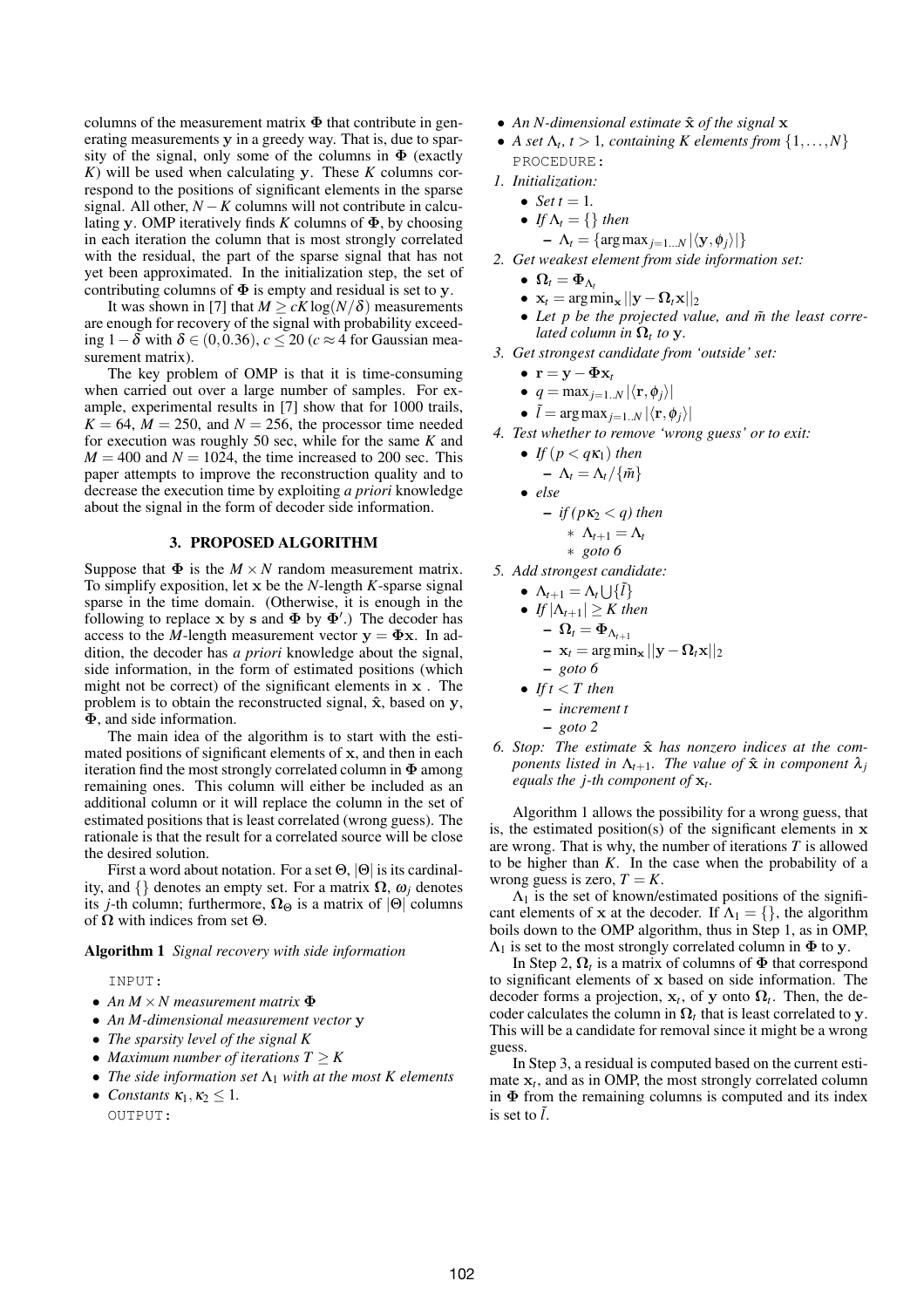If column  $\tilde{l}$  is more correlated than column  $\tilde{m}$ ,  $\tilde{m}$  is removed in the first step of Step 4. That is,  $\tilde{m}$  is characterized as a wrong guess, since there are still unchecked columns outside the side information set that are more correlated. If column  $l$  is much less correlated than column  $\tilde{m}$  (regulated by constant  $\kappa_2$ ), the decoder concludes that there cannot be further improvement of the estimate, and exits.

If this is not the case, in Step 5, the decoder adds column  $\tilde{l}$  to  $\Omega$ <sub>t</sub>, increments *t* and goes to the next iteration. If there are already  $K$  columns in set  $\Lambda_t$ , the decoder exits, and makes reconstruction based on the selected *K* columns.

Introduction of the margin (regulated by  $\kappa_1$ ) in Step 4 is in spirt of (4). That is, a column is removed from the side information set only if the newly found column is more correlated for a certain margin. On the other hand, if the newly found column is much less correlated than the least correlated column in the side information set, a conclusion is made that the estimate cannot be further improved by introducing new columns. The best values for  $\kappa_1$  and  $\kappa_2$  are found by simulations. Note that these deletions of coefficients are similar to CoSaMP [11].

If all initial guesses are correct, the algorithm boils down to OMP with  $K - |\Lambda_1|$  iterations, hence, reduced complexity and execution time. In more realistic situations when side information is not perfect, e.g., reconstruction of correlated sources, the algorithm effectively corrects wrong guesses, as it will be shown in the next section.

If  $\varepsilon$  is the probability of a wrong guess, that is, the estimated position of the significant element is wrong, then the algorithm would roughly need  $\epsilon K$  iterations. Note that to allow for correction of wrong guesses, one iteration of the algorithm requires more computations than that of OMP. However, the algorithm has the ability of using side information to improve recovery. The algorithm is applicable to any measurement matrix as OMP.

With small modifications the algorithm can be applied to Approximate Conjugate Gradient Pursuit [16] and probably some other greedy signal recovery algorithms.

#### 4. APPLICATION EXAMPLES

In this section we apply Algorithm 1 to different application scenarios. In all our simulations, we set  $\kappa_1 = 0.25$  and  $\kappa_2 =$ 0.0001, which empirically led to the best results.

First, we test performance of the algorithm in the case of perfect side information,  $\varepsilon = 0$ , that is, all estimated positions of significant elements at the decoder are correct. Signal x of length  $N = 1000$  contains  $K = 25$  non-zero elements randomly distributed. We use Gaussian measurement matrix Φ, and as performance indicator Mean Square Error (MSE) between the original signal and the reconstructed signal.

Fig. 1 shows MSE and the number of iterations vs the number of positions of significant elements of x, termed available side information, known at the decoder for three different values of the number of measurements *M*. It can be seen from the figure, that exploiting side information can lead to a better reconstruction. Indeed, without side information  $M = 100$  measurements are not enough, while with side information even with  $M = 50$  and more than 20 known elements, excellent recovery can be achieved. The number of iterations drops from 25 (without side information) to less than 15 if more than 15 positions of significant elements are known. As expected, the more positions of significant elements are known, the better the quality achieved with fewer iterations.



Fig. 1. Results with perfect knowledge of side information:(a) MSE, (b) the number or iterations, vs. the number of known positions of significant elements, i.e., available side information.

Next, we test the algorithm for the spectrum sensing with cognitive radio (CR) application. Let  $x(t)$  be the signal that occupies our chosen frequency band. Then,  $CRi$ ,  $i = 1, 2$  receives:  $x_i(t) = x(t) + n_i(t)$ , where  $n_i(t)$  is zero-mean AWGN independent of  $x(t)$  and  $n_j(t)$ ,  $j \neq i$  [10]. Let  $\mathbf{x}_s$  and  $\mathbf{x}_{s_i}$  be vectors of *N* equidistant samples of  $x(t)$  and  $x_i(t)$ , respectively, sampled at or above the Nyquist sampling rate. CR*i* samples  $\mathbf{x}_{s_i}$  in *M* points,  $K < M \ll N$ , as:

$$
y_i = \mathbf{\Phi} \mathbf{x}_{s_i} = \mathbf{\Phi} \mathbf{\Psi} \mathbf{X}_{s_i},
$$

where  $\Phi$  is an  $M \times N$  measurement matrix,  $\Psi$  is the inverse Fourier transform, and  $\mathbf{X}_{s_i}$ , the Fourier representation of  $\mathbf{x}_{s_i}$ , has only  $K \ll N$  non-zero elements when noise-free. Note that,  $x_i(t)$  is down-sampled (non-uniformly) by setting measurement matrix  $\Phi$  to contain all zeros and only one 1 in each of *M* rows, where the position of 1 is random in that row. Thus,  $y_i$  contains *M* random (not equidistant) samples of  $x_i(t)$ . *y*<sup>1</sup> and *y*<sup>2</sup> can be seen as two noisy replicas of the same source, hence they are correlated. The decoder recovers first  $\hat{\mathbf{x}}_{s_1}$  from  $y_1$ , and uses (some) positions of significant elements in  $\hat{\mathbf{x}}_{s_1}$  to recover  $x_s$ <sub>2</sub> with the proposed algorithm.

We set  $N = 1000$ , sparsity to  $K = 30$ , the signal power to 100 and change noise power  $P_{n_1} = P_{n_2}$  to obtain different signal-to-noise ratios (SNRs) in the channels. Fig. 2 shows normalized MSE between the original spectrum and Fourier transform of the reconstructed, given by  $MSE =$  $1/N \sum_{j=1}^{N} E[(\hat{\mathbf{X}}_{s_2}(j) - \mathbf{X}_{s_2}(j))^2]$ , and the number of needed  $i$  terations vs the number of positions of significant elements that the decoder uses from  $\hat{\mathbf{x}}_{s_1}$  for four different values of channel's SNRs.

It can be seen that for all SNRs in the channel the reconstruction quality improves with fewer number of iterations as more positions of significant elements are used from the other radio. If we do not use any information available from the other radio, 30 iterations are needed whereas if we use all available information, we need only few iterations in average. SNR=Inf refers to the case of no noise in the channel.